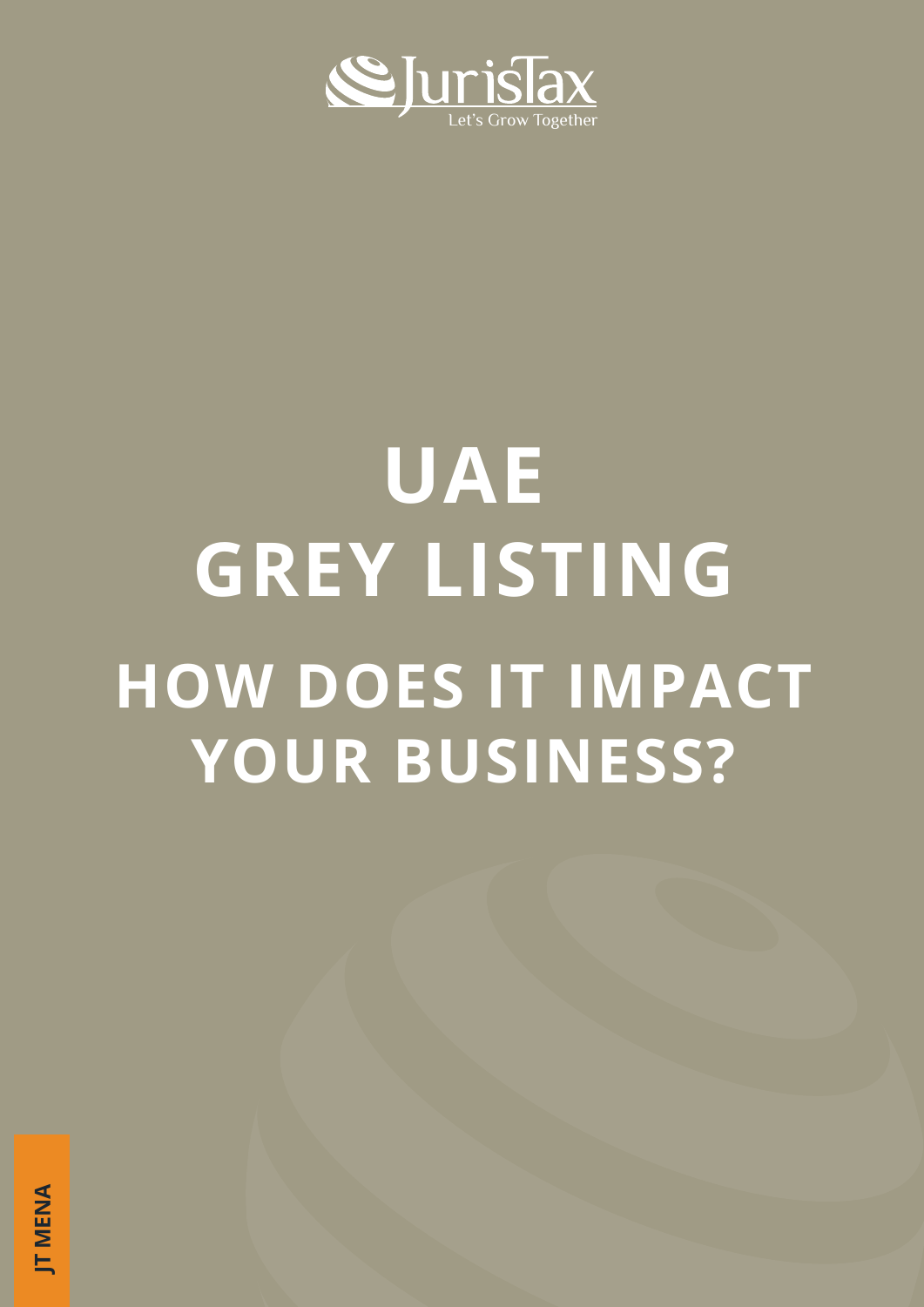

## 1.FINANCIAL ACTION TASK FORCE

#### 1.1 What is FATF?

The Financial Action Task Force (FATF) is the global money laundering and terrorist financing watchdog. The inter-governmental body sets international standards that aim to prevent these illegal activities and the harm they cause to society. As a policy-making body, the FATF works to generate the necessary political will to bring about national legislative and regulatory reforms in these areas.

With more than 200 countries and jurisdictions committed to implementing them, the FATF has developed the FATF Recommendations, or FATF Standards, which ensure a co-ordinated global response to prevent organised crime, corruption and terrorism. They help authorities go after the money of criminals dealing in illegal drugs, human trafficking and other crimes. The FATF also works to stop funding for weapons of mass destruction.

The FATF reviews money laundering and terrorist financing techniques and continuously strengthens its standards to address new risks, such as the regulation of virtual assets, which have spread as cryptocurrencies gain popularity. The FATF monitors countries to ensure they implement the FATF Standards fully and effectively, and holds countries that do not comply to account.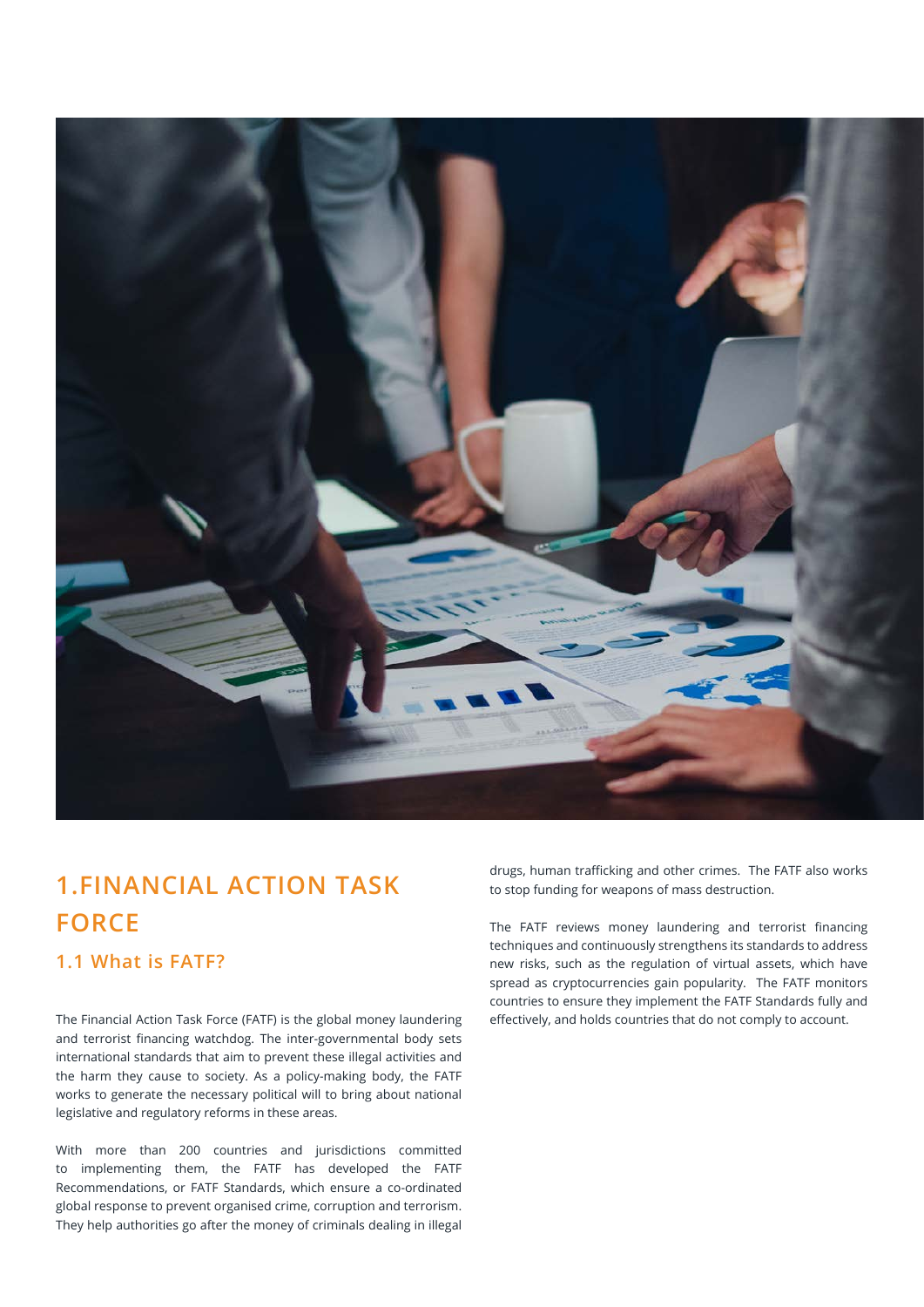#### 1.2 What is grey listing?

Grey listing is applied to countries with gaps in their anti-money laundering (AML) / countering the financing of terrorism (CFT) regimes and who have committed to swiftly remedy of these gaps. The impact of grey listing means that the country is ranked as high risk and therefore additional layers of compliance and risk-based supervision may be added to the process of accessing foreign exchange markets and international banking. This means enhanced due diligence requirements and higher costs of compliance to key operators within the financial sector.





## 2.GREY LISTING OF THE UAE BY THE FATF 2.1 Grey listing

On 4th March 2022, the UAE was added to the list of jurisdictions under increased monitoring (Grey List) by the Financial Action Task Force (FATF). In addition to the previous significant progress demonstrated, the UAE has affirmed commitment to

strengthening AML/CFT efforts following the grey listing.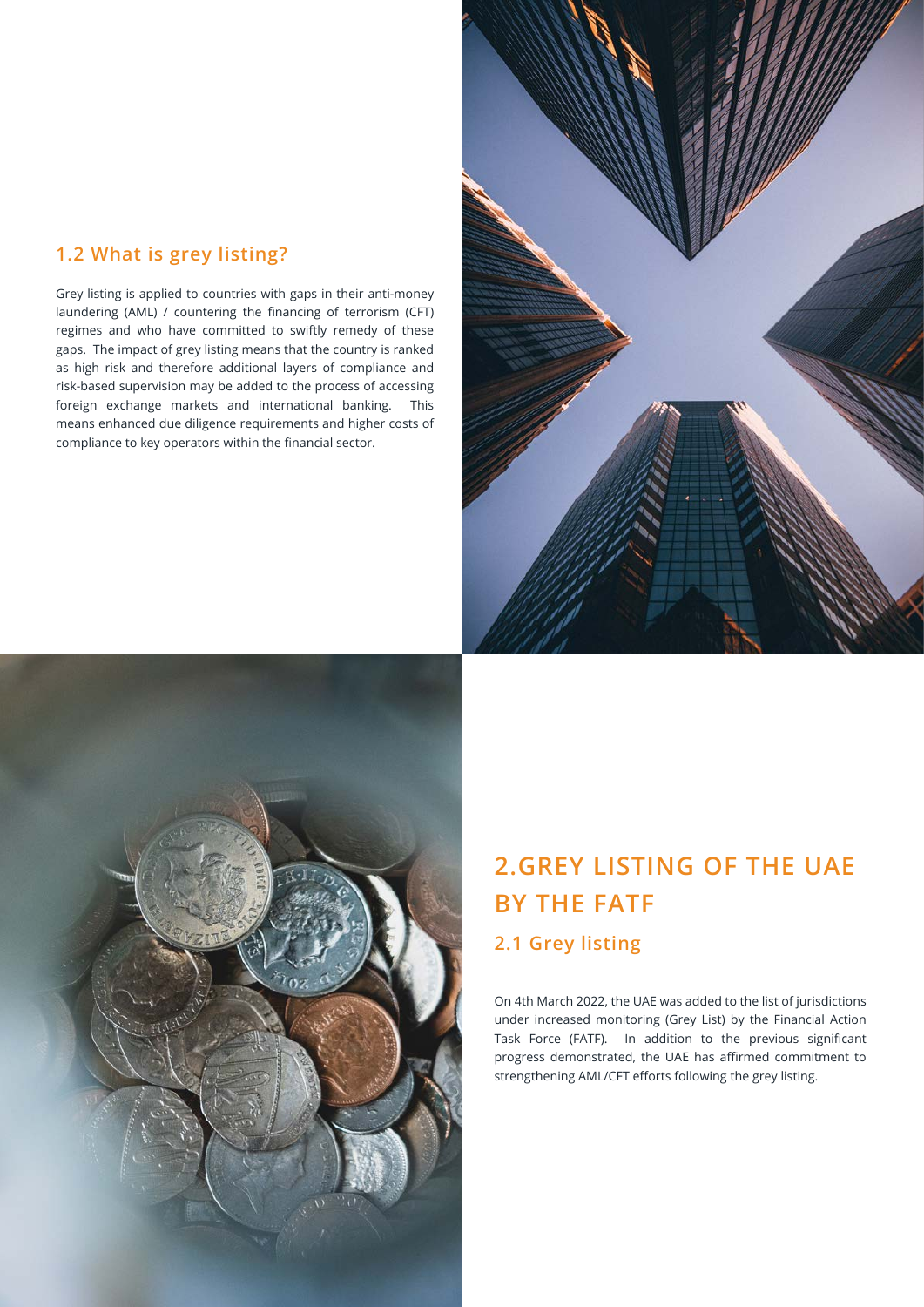

#### 2.2 What is the impact?

Cross border or global transactions of Financials Institutions (FIs) and Designated Non-Financial Businesses and Professions (DNFBPs) will be subject to increased scrutiny and compliance procedures. FIs and DNFBPs will face continued supervision by regulators assessing their internal processes and controls. This will mean enhanced due diligence process, higher turnaround time and cost of compliance. Companies having interests with UAE (registered in UAE / transaction partner in UAE or others) will have to cater for increased requests for information / supporting documents / source of funds for remittances of foreign currencies.



- Further scrutiny of internal controls before establishing any commercial relationship;
- Enhancement of internal controls in order to satisfy proper robustness for international transactions;
- Further scrutiny and supervision from regulators to ensure that FIs and DNFBPs comply with applicable regulations;
- International transactions will take more time for processing;
- Entities will need to demonstrate a clear understanding of the risks they are exposed to and the controls they have implemented to mitigate them;
- Strengthening of compliance functions which implies requirement for more resources with the right set of skills;
- Continuous and effective training to demonstrate a better understanding of the Money Laundering / Terrorist Financing landscape.

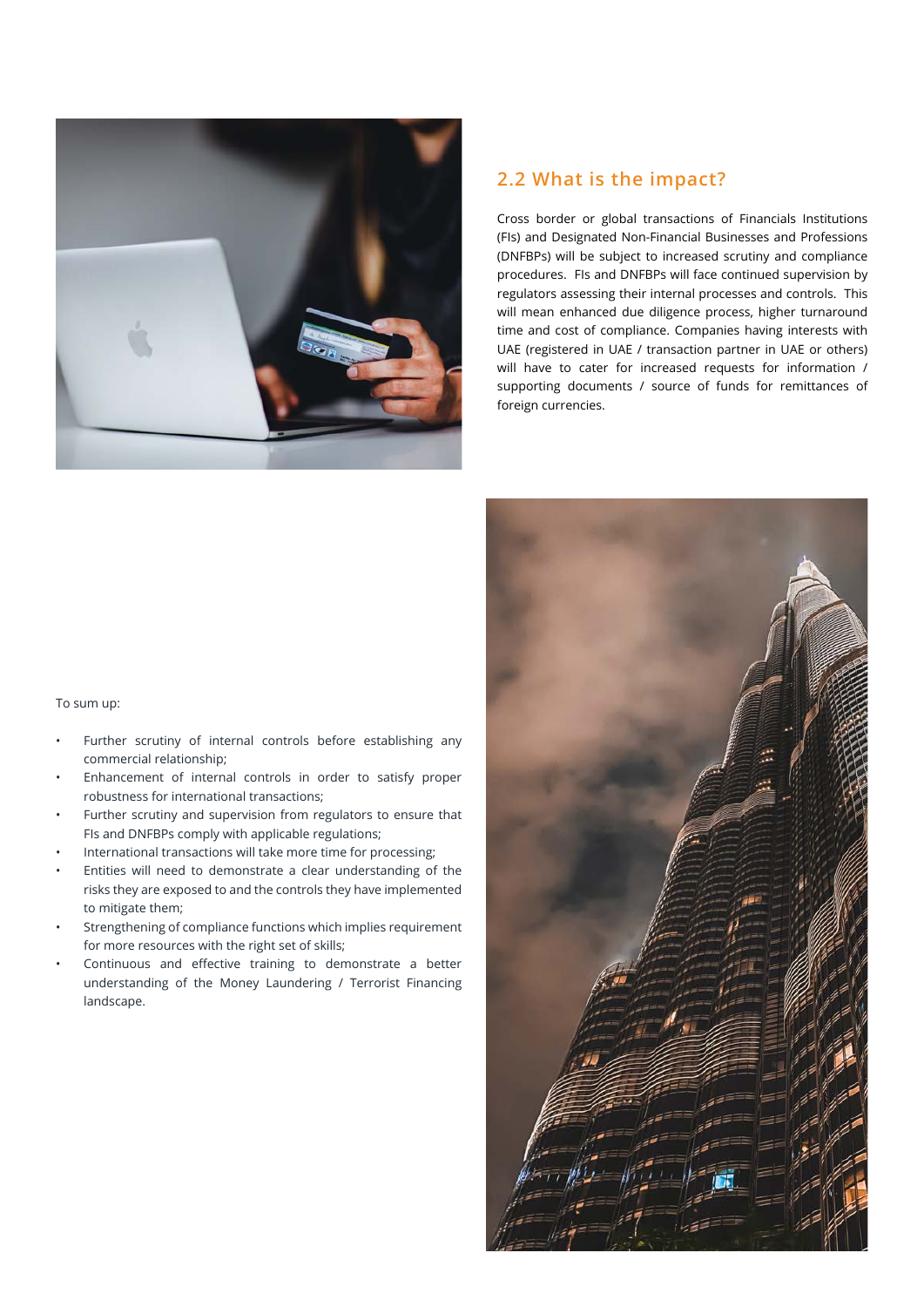#### 2.3 Who are impacted?

The following companies are impacted by the grey listing:

| <b>CATEGORIES</b>                                   | <b>TYPES OF COMPANIES</b>              |
|-----------------------------------------------------|----------------------------------------|
| <b>Financial Institutions</b>                       | Insurance companies                    |
|                                                     | Wealth management companies            |
|                                                     | Wealth advisory companies              |
|                                                     | Fund managers                          |
|                                                     | Investment advisers                    |
|                                                     | Investment bankers                     |
|                                                     | Capital brokers                        |
|                                                     | Payment intermediary service companies |
|                                                     |                                        |
| Designated Non-Financial Businesses and Professions | Corporate service providers            |
|                                                     | Lawyers                                |
|                                                     | Accountants                            |
|                                                     | <b>Auditors</b>                        |
|                                                     | Real estate agents                     |
|                                                     | Dealers in previous metals and stones  |

## 3. HOW CAN WE HELP YOU?

With more than 12 years of existence in several International Financial Centers (IFCs), our team of seasoned experts can support your business / clients with the following:

- Conducting a 'Health Check', designed to help you understand your risks and gaps;
- Drafting bespoke internal control measures & policies crafted around your business model to address AML & CFT deficiencies;
- Drafting of Client Application Forms;
- Drafting of Risk Rating Matrix;
- Drafting of internal & external reports for suspicion transactions;
- Drafting of indicators & procedures for suspicious transactions reporting;
- Drafting of the Business Risk Assessment framework;
- Assistance for FATCA reporting;
- Assistance for CRS reporting;
- UBO / client screening reports;
- Conducting enhanced due diligence requirements;
- Client on-boarding exercise;
- Compliance reviews;
- Transaction monitoring;
- Independent audit;
- Compliance report;
- MLRO report;
- Online trainings on AML/CFT;
- Other compliance related support as and when required.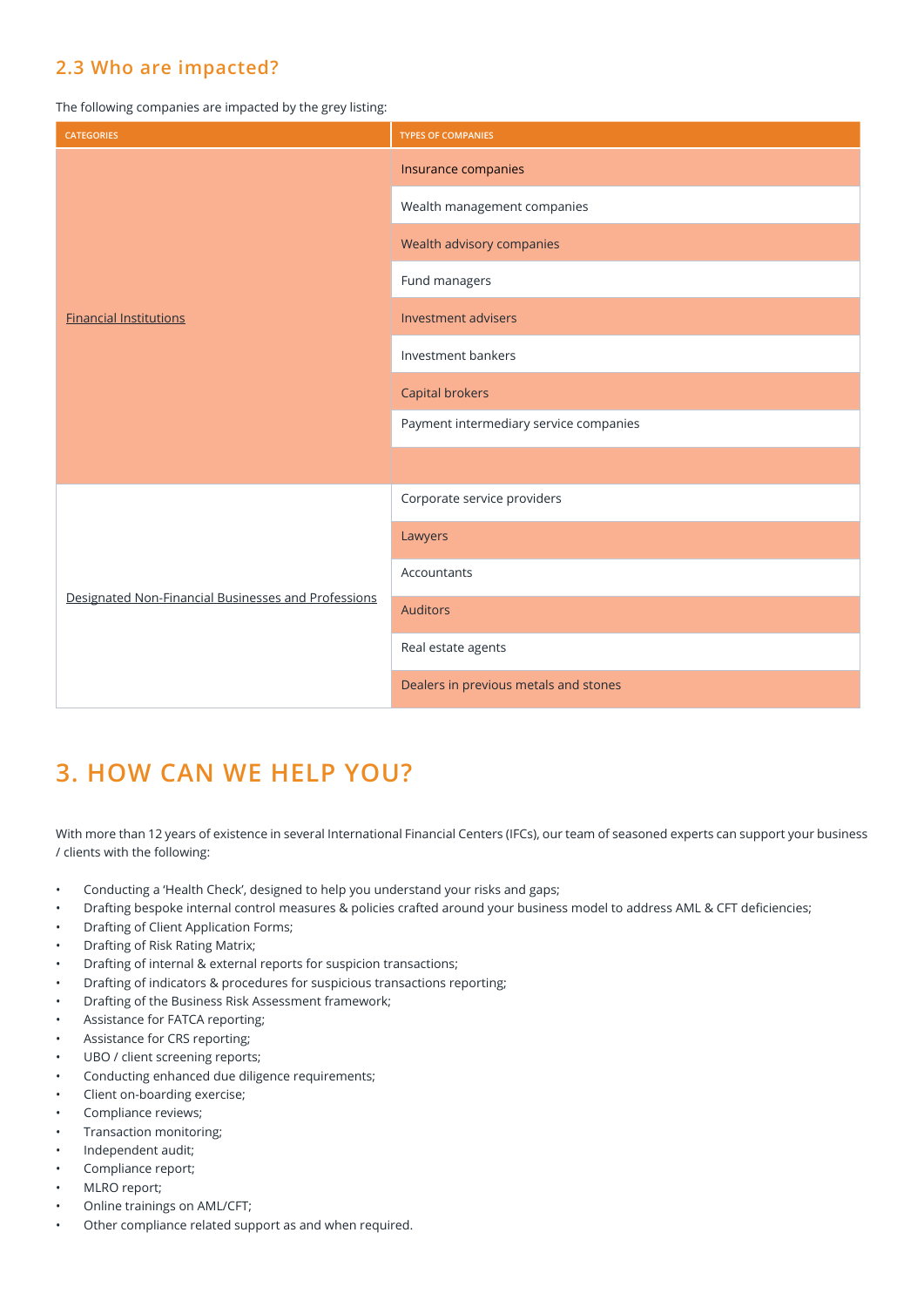## 4. OUR PRESENCE





UNITED ARAB EMIRATES



SINGAPORE





**SEYCHELLES** 





**CHINA**